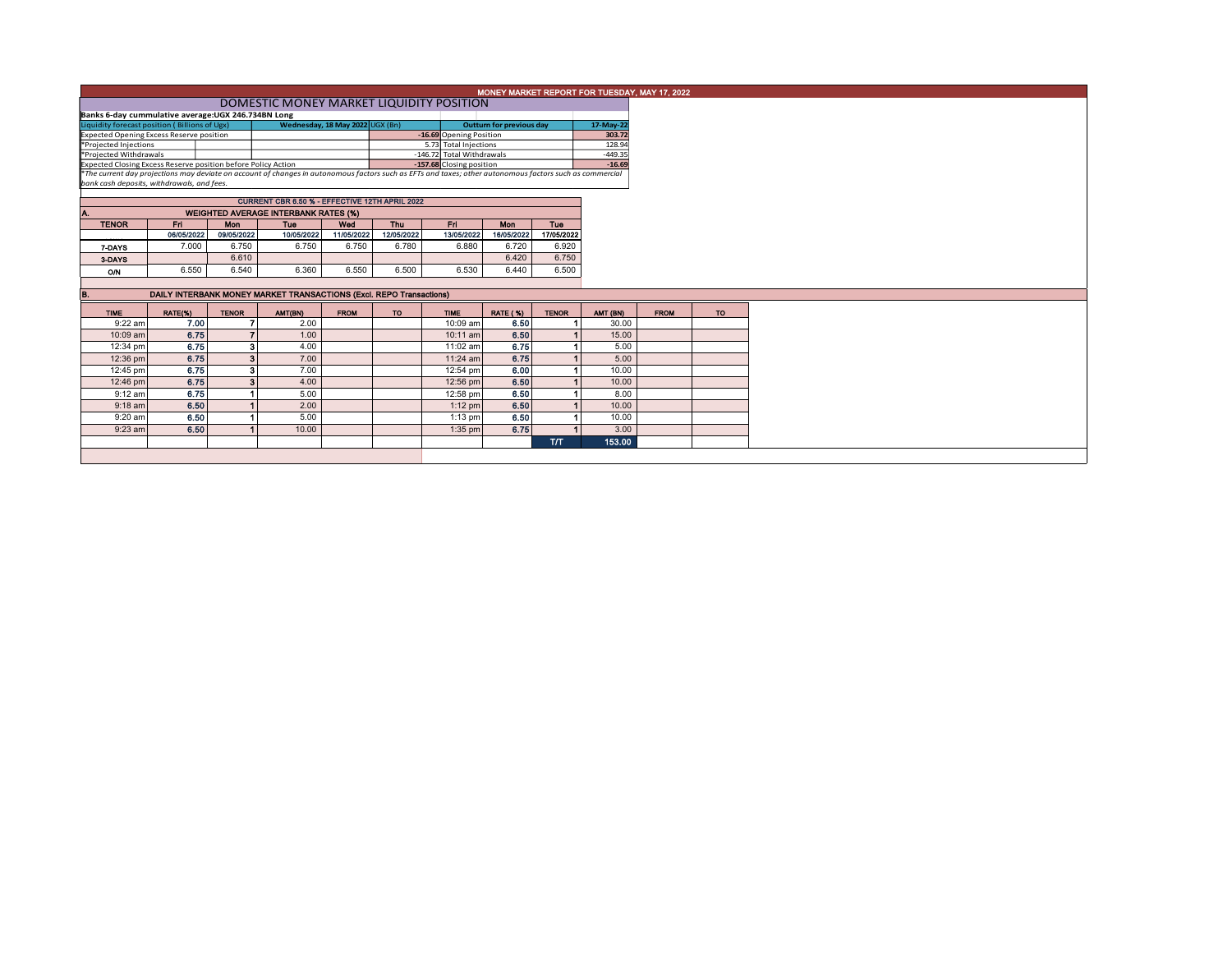| c.                                                                                                                                                                |                                     |                 | <b>CBR AND THE 7- DAY WAR INTERBANK RATES</b>                                                        |                  |                                                                                   |                   |                                        |                 |                                                                  |                 |                 |                 |                 |              |            |            |
|-------------------------------------------------------------------------------------------------------------------------------------------------------------------|-------------------------------------|-----------------|------------------------------------------------------------------------------------------------------|------------------|-----------------------------------------------------------------------------------|-------------------|----------------------------------------|-----------------|------------------------------------------------------------------|-----------------|-----------------|-----------------|-----------------|--------------|------------|------------|
| 9.500                                                                                                                                                             |                                     |                 |                                                                                                      |                  |                                                                                   |                   |                                        |                 |                                                                  |                 |                 |                 |                 |              |            |            |
| 9.000                                                                                                                                                             |                                     |                 |                                                                                                      |                  |                                                                                   |                   |                                        |                 |                                                                  |                 |                 |                 |                 |              |            |            |
| 8.500                                                                                                                                                             |                                     |                 |                                                                                                      |                  |                                                                                   |                   |                                        |                 |                                                                  |                 |                 |                 |                 |              |            |            |
| 8.000<br>7.500                                                                                                                                                    |                                     |                 |                                                                                                      |                  |                                                                                   |                   |                                        |                 |                                                                  |                 |                 |                 |                 |              |            |            |
| 7.000                                                                                                                                                             |                                     |                 |                                                                                                      |                  |                                                                                   |                   |                                        |                 |                                                                  |                 |                 |                 |                 |              |            |            |
| 6.500                                                                                                                                                             |                                     |                 | HARRY COMMUNIST COMMUNIST AND RESIDENCE OF THE PARTY OF THE PARTY OF THE PARTY OF THE PARTY OF THE P |                  |                                                                                   |                   |                                        |                 |                                                                  |                 |                 |                 |                 |              |            |            |
| 6.000                                                                                                                                                             |                                     |                 |                                                                                                      |                  |                                                                                   |                   |                                        |                 |                                                                  |                 |                 |                 |                 |              |            |            |
| 5.500                                                                                                                                                             |                                     |                 |                                                                                                      |                  |                                                                                   |                   |                                        |                 |                                                                  |                 |                 |                 |                 |              |            |            |
| 5.000                                                                                                                                                             |                                     |                 |                                                                                                      |                  |                                                                                   |                   |                                        |                 |                                                                  |                 |                 |                 |                 |              |            |            |
| 4.500                                                                                                                                                             |                                     |                 |                                                                                                      |                  |                                                                                   |                   |                                        |                 |                                                                  |                 |                 |                 |                 |              |            |            |
| 4.000                                                                                                                                                             |                                     |                 |                                                                                                      |                  |                                                                                   |                   |                                        |                 |                                                                  |                 |                 |                 |                 |              |            |            |
| 25/04/2022                                                                                                                                                        | 26/04/2022                          |                 | 27/04/2022<br>28/04/2022                                                                             | 29/04/2022       |                                                                                   | 03/05/2022        | 04/05/2022                             | 05/05/2022      | 06/05/2022                                                       | 09/05/2022      | 10/05/2022      | 11/05/2022      | 12/05/2022      | 13/05/2022   | 16/05/2022 | 17/05/2022 |
|                                                                                                                                                                   |                                     |                 |                                                                                                      |                  |                                                                                   |                   |                                        |                 |                                                                  |                 |                 |                 |                 |              |            |            |
|                                                                                                                                                                   |                                     |                 |                                                                                                      |                  |                                                                                   |                   |                                        |                 | . Overnight WAR = 7-day WAR CBR rate - Upper bound - Lower bound |                 |                 |                 |                 |              |            |            |
|                                                                                                                                                                   |                                     |                 |                                                                                                      |                  |                                                                                   |                   |                                        |                 |                                                                  |                 |                 |                 |                 |              |            |            |
| D.                                                                                                                                                                |                                     |                 |                                                                                                      |                  | MONETARY POLICY OPERATIONS MATURITIES PROFILE: (26-MAY- 2022 TO 19-JANUARY- 2023) |                   |                                        |                 |                                                                  |                 |                 |                 |                 |              |            |            |
| <b>DATE</b>                                                                                                                                                       | <b>THUR</b>                         | <b>THUR</b>     | <b>THUR</b>                                                                                          | <b>THUR</b>      | <b>THUR</b>                                                                       | <b>THUR</b>       | <b>THUR</b>                            | <b>THUR</b>     | <b>THUR</b>                                                      | <b>THUR</b>     | <b>THUR</b>     | <b>THUR</b>     | <b>THUR</b>     | <b>TOTAL</b> |            |            |
|                                                                                                                                                                   | 19-May-22                           | 26-May-22       | 02-Jun-22                                                                                            | 09-Jun-22        | 23-Jun-22                                                                         | 30-Jun-22         | 07-Jul-22                              | 28-Jul-22       | 04-Aug-22                                                        | 18-Aug-22       | 10-Nov-22       | 08-Dec-22       | 19-Jan-23       |              |            |            |
| <b>REPO</b>                                                                                                                                                       | 569.69                              | $\sim$          | $\sim$                                                                                               | $\sim$           | $\sim$                                                                            | $\sim$            | $\sim$                                 | $\sim$          | $\sim$                                                           | $\sim$          | $\sim$          | $\sim$          | $\sim$          | 569.69       |            |            |
| <b>REV REPO</b>                                                                                                                                                   | $\sim$<br>$\sim$                    | $\sim$<br>70.60 | $\sim$<br>304.20                                                                                     | $\sim$<br>497.37 | $\sim$<br>69.70                                                                   | $\sim$            | $\sim$<br>73.14                        | $\sim$<br>41.06 | $\sim$<br>33.00                                                  | $\sim$<br>26.60 | $\sim$<br>15.00 | $\sim$<br>22.13 | $\sim$<br>12.57 | $\sim$       |            |            |
| <b>BOU BILL/DEPO A</b><br><b>TOTALS</b>                                                                                                                           | 569.69                              | 70.60           | 304.20                                                                                               | 497.37           | 69.70                                                                             | 26.03<br>26.03    |                                        | 41.06           | 33.00                                                            | 26.60           | 15.00           | 22.13           | 12.57           | 1,191.40     |            |            |
|                                                                                                                                                                   |                                     |                 | Total O/S Deposit Auction & BOU Bill balances held by BOU up to 19 JANUARY 2023: UGX 1,191 BN        |                  |                                                                                   |                   | 73.14                                  |                 |                                                                  |                 |                 |                 |                 | 1,761.10     |            |            |
|                                                                                                                                                                   |                                     |                 |                                                                                                      |                  |                                                                                   |                   |                                        |                 |                                                                  |                 |                 |                 |                 |              |            |            |
| Total O/S Repo, Reverse Repo, BOU Bill balances held by BOU: UGX 1,761 BN<br>(EI) STOCK OF TREASURY SECURITIES<br>EID<br><b>MONETARY POLICY MARKET OPERATIONS</b> |                                     |                 |                                                                                                      |                  |                                                                                   |                   |                                        |                 |                                                                  |                 |                 |                 |                 |              |            |            |
|                                                                                                                                                                   | LAST TBIILS ISSUE DATE: 11-MAY-2022 |                 |                                                                                                      |                  |                                                                                   |                   | (VERTICAL REPOS, REV-REPOS & BOU BILL) |                 |                                                                  |                 |                 |                 |                 |              |            |            |
| On-the-run O/S T-BILL STOCKs (Bns-UGX)                                                                                                                            |                                     |                 | 5,886.21                                                                                             | 18/05/2022       | OMO                                                                               | <b>ISSUE DATE</b> | <b>AMOUNT</b>                          | <b>WAR</b>      | <b>RANGE</b>                                                     | <b>TENOR</b>    |                 |                 |                 |              |            |            |
| On-the-run O/S T-BONDSTOCKs(Bns-UGX)                                                                                                                              |                                     |                 | 23,621.36                                                                                            | 18/05/2022 REPO  |                                                                                   | 19-Apr            | 182.00                                 |                 | 6.500 6.500-6.500                                                |                 |                 |                 |                 |              |            |            |
| 29.507.58<br>REPO<br>TOTAL TBILL & TBOND STOCK- UGX                                                                                                               |                                     |                 |                                                                                                      |                  |                                                                                   | 22-Apr            | 195.00                                 |                 | 6.500 6.500-6.500                                                |                 |                 |                 |                 |              |            |            |
| O/S-Outstanding                                                                                                                                                   |                                     |                 |                                                                                                      |                  | <b>REPO</b>                                                                       | 25-Apr            | 195.00                                 | 6.500           | 6.500-6.500                                                      | $\mathcal{R}$   |                 |                 |                 |              |            |            |
| <b>MATURITY</b>                                                                                                                                                   | <b>TOTAL STOCK</b>                  | YTM (%)         | <b>CHANGE IN</b>                                                                                     |                  | <b>REPO</b>                                                                       | 26-Apr            | 172.00                                 | 6.500           | 6.500-6.500                                                      | $\mathcal{P}$   |                 |                 |                 |              |            |            |
|                                                                                                                                                                   | (BN UGX)                            | AT CUT OFF*     | YTM (+/-)                                                                                            |                  | <b>REPO</b>                                                                       | 27-Apr            | 189.00                                 | 6.500           | 6.500-6.500                                                      |                 |                 |                 |                 |              |            |            |
| 91                                                                                                                                                                | 106.61                              | 6.601           | 0.100                                                                                                |                  | <b>REPO</b>                                                                       | 28-Apr            | 305.00                                 |                 | 6,500 6.500-6.500                                                |                 |                 |                 |                 |              |            |            |
| 182                                                                                                                                                               | 368.96                              | 8.489           | 0.357                                                                                                |                  | <b>BOU BILL</b>                                                                   | 28-Apr            | 50.03                                  | 6.906           | 6.906-6.906                                                      | 28              |                 |                 |                 |              |            |            |
| 364                                                                                                                                                               | 5,410.64                            | 9.180           | $-0.410$                                                                                             |                  | <b>BOU BILL</b>                                                                   | 28-Apr            | 68.95                                  | 7.103           | 7.103-7.103                                                      | 56              |                 |                 |                 |              |            |            |
| 2YR                                                                                                                                                               | 595.21                              | 11.000          | 1.000                                                                                                |                  | <b>REPO</b>                                                                       | 04-May            | 126.00                                 | 6.500           | 6.500-6.500                                                      |                 |                 |                 |                 |              |            |            |
| 3YR                                                                                                                                                               | $\sim$                              | 12.090          | $-1.010$                                                                                             |                  | <b>REPO</b>                                                                       | $05$ -May         | 579.00                                 | 6.500           | 6.500-6.500                                                      |                 |                 |                 |                 |              |            |            |
| 5YR                                                                                                                                                               | 1.119.91                            | 14,390          | 1.390                                                                                                |                  | <b>BOU BILL</b>                                                                   | $05$ -May         | 292.63                                 | 6.998           | 6.906-7.051                                                      | 28              |                 |                 |                 |              |            |            |
| <b>10YR</b>                                                                                                                                                       | 10.689.66                           | 14.000          | 0.261                                                                                                |                  | <b>BOU BILL</b>                                                                   | 05-May            | 25.75                                  | 7.103           | 7.103-7.176                                                      | 56              |                 |                 |                 |              |            |            |
| 15YR                                                                                                                                                              | 9,181.69                            | 14.390          | $-1.510$                                                                                             |                  | <b>BOU BILL</b>                                                                   | 05-May            | 40.38                                  | 7.348           | 7.299-7348                                                       | 84              |                 |                 |                 |              |            |            |
| <b>20YR</b>                                                                                                                                                       | 2.034.90                            | 15.900          | 0.400                                                                                                |                  | <b>REPO</b>                                                                       | $06$ -May         | 234.00                                 | 6.500           | 6.500-6.500                                                      | 6               |                 |                 |                 |              |            |            |
| Cut OFF is the lowest price/ highest yield that satisfies the auction awarded amount.                                                                             |                                     |                 |                                                                                                      |                  | <b>REPO</b>                                                                       | 09-May            | 354.00                                 | 6.500           | 6.500-6.500                                                      | 3               |                 |                 |                 |              |            |            |
|                                                                                                                                                                   |                                     |                 |                                                                                                      |                  | <b>REPO</b>                                                                       | 10-May            | 280.00                                 | 6.500           | 6.500-6.500                                                      |                 |                 |                 |                 |              |            |            |
|                                                                                                                                                                   |                                     |                 |                                                                                                      |                  | <b>REPO</b>                                                                       | 12-May            | 494.00                                 | 6.500           | 6.500-6.500                                                      |                 |                 |                 |                 |              |            |            |
|                                                                                                                                                                   |                                     |                 |                                                                                                      |                  | <b>BOU BILL</b>                                                                   | 12-May            | 280.32                                 | 6.998           | 6.906-6.998                                                      | 28              |                 |                 |                 |              |            |            |
|                                                                                                                                                                   |                                     |                 |                                                                                                      |                  | <b>BOU BILL</b>                                                                   | 12-May            | 24.82                                  | 7.109           | 7.103-7.109                                                      | 56              |                 |                 |                 |              |            |            |
|                                                                                                                                                                   |                                     |                 |                                                                                                      |                  | <b>BOU BILL</b>                                                                   | 12-May            | 11.87                                  | 8.500           | 8.016-8.500                                                      | 252             |                 |                 |                 |              |            |            |
|                                                                                                                                                                   |                                     |                 |                                                                                                      |                  | <b>REPO</b>                                                                       | 13-May            | 72.00                                  | 6.500           | 6.500-6.500                                                      | 6               |                 |                 |                 |              |            |            |
|                                                                                                                                                                   |                                     |                 |                                                                                                      |                  | <b>REPO</b>                                                                       | 17-May            | 3.00                                   |                 | 6.500 6.500-6.500                                                | $\mathcal{P}$   |                 |                 |                 |              |            |            |

WAR-Weighted Average Rate